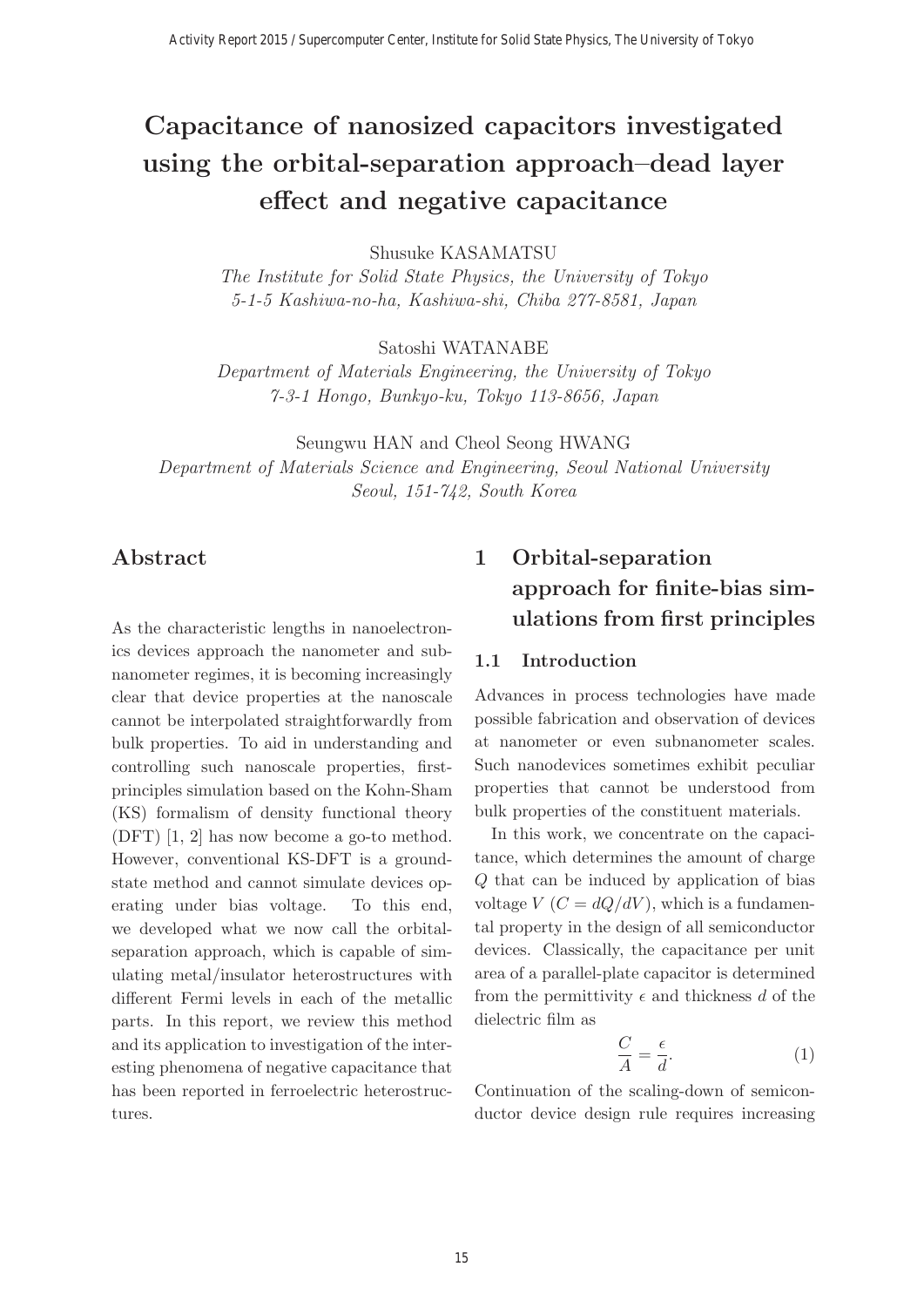$C/A$ . This is because the basic idea for achieving higher computation power and data storage density is to cram more device elements onto a chip, and this translates to decreasing real-estate per device element. For capacitors and transistors to function properly, the capacitance has to be maintained despite the decreasing area assigned to each device, which translates to higher capacitance per unit area. To obtain higher capacitance density, it is apparent from Eq. (1) that one should employ high-permittivity dielectric (the so-called highk materials) films that are made as thin as possible while still being thick enough to suppress tunneling current between electrodes. However, it has been found that in many cases, the capacitance degrades rather significantly compared to that predicted from Eq. (1) in nanometer-thin dielectrics. This has been explained by so-called interfacial "dead layers" having a degraded permittivity compared to bulk. First-principles simulations have indicated that this is an intrinsic effect that remain even in perfectly epitaxial metal/dielectric interfaces, although the amount of the effect depends on the screening capabilities of the metal as well as the specifics of the chemical bonds at the interface [3, 4]. On the other hand, experiments report varying capacitance values depending on processing conditions, which indicate that various types of defects and interface chemistry are also at play. The dead layer problem is a significant bottleneck towards realizing further scaling in the semiconductor industry [5].

To assist in the understanding and design of such interface effects for future nanoelectronics, it may be natural nowadays to resort to atomistic simulations based on the Kohn-Sham (KS) formalism of density functional theory (DFT). However, since the capacitance is the response of the metal/insulator heterostructure to external bias voltage, it is not straightforward to utilize KS-DFT, which is conventionally a ground state theory, for

such simulations. Linear-response type methods such as density functional perturbation theory (DFPT) [6] are applied routinely to calculate bulk permittivities, but it cannot be applied to metal/insulator heterostructures. One may also be interested in nonlinear regimes such as polarization reversal in ferroelectric systems under bias. To this end, many finitebias methods have been developed [7, 8, 9, 10, 11, 12, 13, 14, 15, 16], but none of them are perfect; each have limitations in efficiency, accuracy, geometric constraints, and/or difficulty in implementation and use. We have given a somewhat thorough discussion on these methods in Ref. [17]. To overcome many of these limitations and to provide an efficient KS-DFT-based methodology for simulation of metal/insulator heterostructures under bias, we developed what we now call the orbitalseparation approach (OSA) [17, 18]. This method will be briefly discussed below.

### **1.2 Orbital-separation approach**

In conventional KS-DFT [2], the N-electron Schrödinger equation is rewritten as a set of single-particle KS equations

$$
\left(-\frac{\hbar^2}{2m}\nabla^2 + v_{\text{eff}}(\mathbf{r})\right)\phi_i(\mathbf{r}) = \epsilon_i\phi_i(\mathbf{r}), \qquad (2)
$$

where  $v_{\text{eff}}$  is the KS effective potential containing the external potential (usually from the nuclei), the electrostatic (Hartree) potential, and the exchange-correlation potential that contains all remaining many-body effects

$$
v_{\text{eff}} = v_{\text{ext}}(\mathbf{r}) + \int d^3 r' \frac{\rho(\mathbf{r}')}{|\mathbf{r} - \mathbf{r}'|} + v_{\text{xc}}(\mathbf{r}). \quad (3)
$$

 $\rho(\mathbf{r})$  is the electron density that is constructed from KS orbitals  $\{\phi_i\}$  as

$$
\rho(\mathbf{r}) = \sum_{i} f_{\sigma}(\epsilon_i - \epsilon_{\mathcal{F}}) |\phi_i(\mathbf{r})|^2, \qquad (4)
$$

where  $f_{\sigma}(\epsilon - \epsilon_{\text{F}})$  is the occupation function and  $\epsilon_F$  is the Fermi level determined from charge conservation

$$
\int \rho(\mathbf{r})d\mathbf{r} = N.
$$
 (5)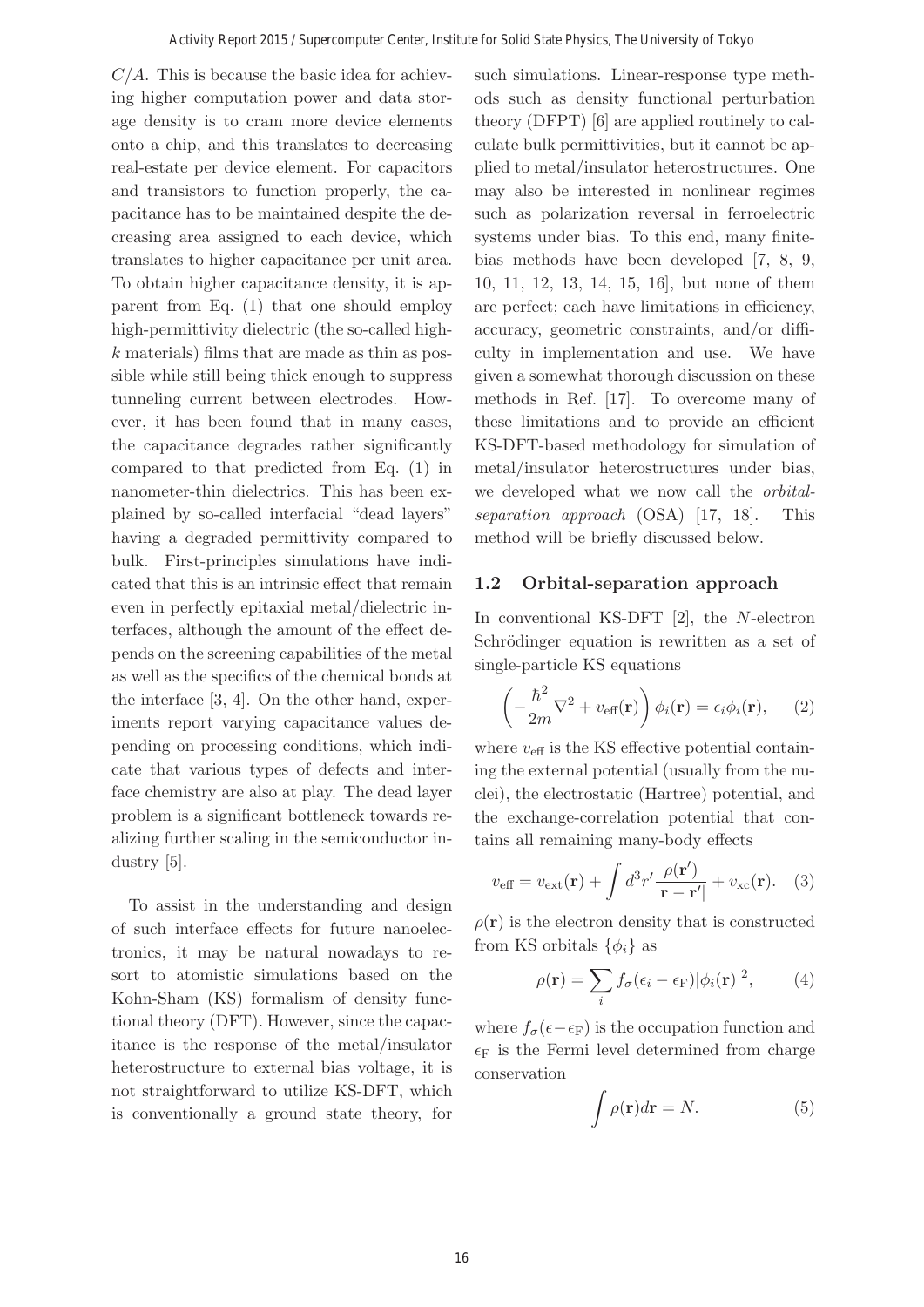Since  $\rho$  appears in Eq. (2), which in turn determines  $\rho$  through its solutions  $\{\phi_i\}$ , these equations are solved iteratively until selfconsistency is reached. Note that Brillouin zone integration over **k**-points is necessary in periodic systems but have been omitted in the above equations for simplicity. In the OSA, the occupation scheme for constructing the density  $\rho$  is modified to simulate systems under external bias voltage. The self-consistency iterations are carried out in exactly the same manner as in conventional KS-DFT.



Figure 1: (a) Schematic of the metal-insulatormetal slab model considered in this study. The red lines indicate the boundaries of the periodic boundary condition. (b) Schematic of the orbital separation procedure around the Fermi level. Adapted from Ref. [17].

As a demonstration, we consider a metal/insulator/metal capacitor slab structure shown in Fig. 1. We employ the widely-used dipole correction procedure for canceling the electrostatic interaction between adjacent unit cells across the vacuum [8]. When the metallic parts are well-separated by insulating parts, the KS orbitals with eigenenergies near the Fermi level can be separated out into each of the electrodes because there are no eigenstates within the band gap of insulators. The separation is performed by examining the real-space extent of the KS orbitals within a preset energy window around the ground state Fermi level in each step of the self-consistency iterations. It is also possible to perform the separation in reciprocal space [19]. When employing symmetric electrodes, degeneracy between states in two electrodes may cause KS orbitals to have finite amplitude in both electrodes; in such cases, it is possible to perform a unitary transformation to separate the orbitals. In practice, we start the selfconsistency loop from a slightly perturbed initial electron density by applying a sawtooth potential, for example, to lift the degeneracy. Once the KS orbitals are separated and grouped into each electrode, the occupation numbers are determined by applying different Fermi levels to each group of orbitals, and the density  $\rho(\mathbf{r})$  is constructed accordingly. This density is then used in constructing the KS effective potential for the next step of the self consistency loop. Generalizing to two or more electrodes well separated by insulating parts, the occupation in the OSA is given as

$$
f_{i,\mathbf{k}} = \begin{cases} 1, & \epsilon_{i,\mathbf{k}} < \epsilon_{\text{win}}^{\text{lower}} \\ 0, & \epsilon_{i,\mathbf{k}} > \epsilon_{\text{win}}^{\text{upper}} \\ f_{\sigma}(\epsilon_{i,\mathbf{k}} - \epsilon_{\text{F},\alpha(i,\mathbf{k})}), & \epsilon_{\text{win}}^{\text{lower}} \leq \epsilon_{i,\mathbf{k}} \\ & \leq \epsilon_{\text{win}}^{\text{upper}}, \\ 6) \end{cases}
$$

where  $\epsilon_{\rm win}^{\rm upper~(lower)}$  is the upper (lower) bound of the energy window, and  $\alpha(i, \mathbf{k})$  specifies to which electrode the KS orbital  $\phi_{i,k}$  belongs (note that we have resurrected the **k**-point notation for Brillouin zone integration). The Fermi levels in each electrode are determined so as to maintain total charge neutrality

$$
\int \rho(\mathbf{r})d\mathbf{r} = \int d\mathbf{r} \sum_{\mathbf{k},i} w_{\mathbf{k}} f_{\sigma}(\epsilon_{i,\mathbf{k}} - \epsilon_{F,\alpha(i,\mathbf{k}}))
$$

$$
\times |\psi_{i,\mathbf{k}}(\mathbf{r})|^2 = N
$$
\n(7)

where  $w_{\mathbf{k}}$  is the **k**-point weight, while also maintaining specified bias voltages with re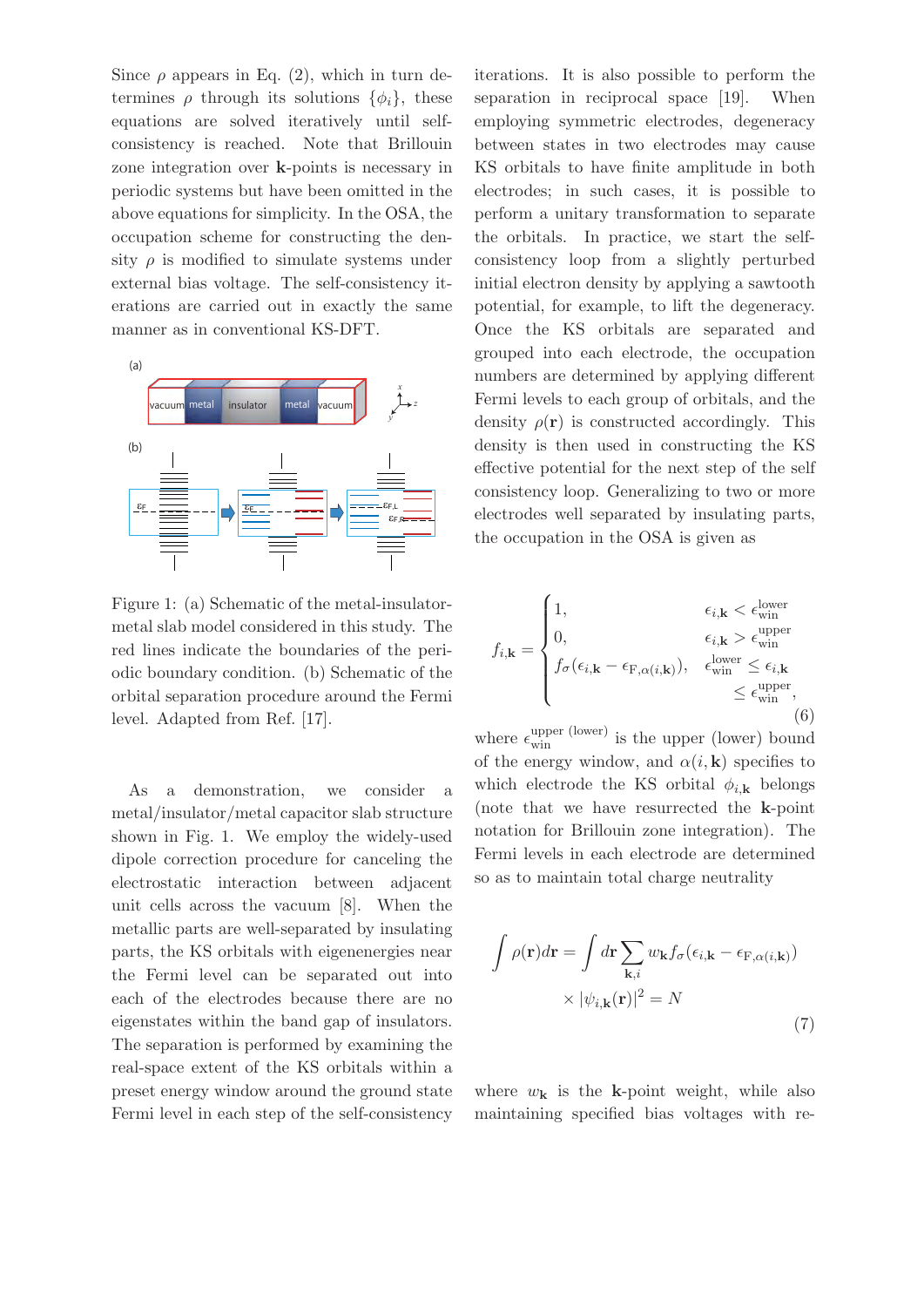$\mathcal{E}$ 

spect to one reference electrode

$$
\epsilon_{F,1} - \epsilon_{F,0} = eV_1
$$
  
\n
$$
\epsilon_{F,2} - \epsilon_{F,0} = eV_2
$$
  
\n
$$
\vdots
$$
  
\n
$$
\epsilon_{F,\alpha_{\max}} - \epsilon_{F,0} = eV_{\alpha_{\max}}.
$$
\n(8)

The above procedure makes possible constant voltage (closed-circuit) simulations, but one may also desire to perform constant charge (open-circuit) simulations, which are especially useful for examining ferroelectric systems as pointed out in Ref. [20]. As long as nothing drastic occurs at the interface (e.g., chemical reactions involving atoms belonging to the metallic slab), the bias voltage has minimal effect on the KS orbitals of the electrodes. Thus, it is possible to calculate the free charge by comparing the occupation before and after bias application, and it is straightforward to determine the bias voltages that result in a preset free charge. Details on this constant charge scheme are given in Ref. [18].

It is worth pointing out that the OSA can be understood as a variant of the  $\Delta$ SCF approach for simulating excited states of molecules [21, 22. In the  $\Delta$ SCF approach, electron-hole pairs are introduced by transferring an electron from an occupied to an unoccupied KS orbital, and performing the self consistency procedure with this occupation scheme. Although this method seems, at first sight, to be unjustified within the framework of KS-DFT, a formal basis was put forth in Ref. [23] as an approximation to an exact excited-state KS formalism.

We also note that the Hellman-Feynman forces acting on the nuclei can be calculated with no modification in conventional KS-DFT codes [17]. Thus, it is possible to simulate the dielectric response originating from ionic polarization, and it is also possible to perform molecular dynamics simulations using OSA.

The only clear limitation of the OSA is that it cannot handle situations where there is non-negligible electronic current between electrodes, because in such cases, the KS orbitals cannot be separated unambiguously into each electrode. This means that the amount of voltage that can be applied is limited by the band gap and the band offset at the metal/insulator interfaces. It can be applied as long as KS orbitals are employed in the calculations, which means that it can be implemented in codes employing any type of basis set (plane wave, wavelet, pseudoatomic orbitals, etc.).

Finally, we list a few useful equations for calculating capacitance and the local permittivity in a metal-insulator-metal model. The differential capacitance can be evaluated from the definition  $C = dQ/dV$ , but it can also be calculated from the total energy as [17]

$$
C = \frac{1}{V} \frac{dE}{dV}.
$$
\n(9)

This can come in handy when one wants to avoid the overhead (and possible complications) in calculating the free charge Q. The inverse local permittivity between the electrodes can be calculated from the capacitance and the local macroscopically-averaged electrostatic potential  $\bar{V}_{\rm H}$  as (see supplementary material of [24])

$$
\frac{1}{\epsilon_{\rm r}(z,V)} = -\frac{\epsilon_0 A}{C(V)} \frac{\partial^2 [\Delta \bar{V}_{\rm H}(z,V)]}{\partial V \partial z}.
$$
 (10)

The above quantities calculated while fixing the positions of the nuclei correspond to optical frequency response, while those calculated by fully relaxing the nuclear positions correspond to static frequency response of the system.

## **1.3 Test on typical capacitor: Au/MgO/Au**

To confirm the validity of this method, we implemented the OSA in Vienna ab-initio Simulation Package [25, 26] and performed finite bias simulations on the Au/MgO/Au capacitor shown in Fig. 2 (a) [17]. As shown in Fig. 2 (b), the electronic states near the Fermi level have virtually zero amplitude in the middle of the insulating MgO slab, although there are some metal-induced gap states penetrating within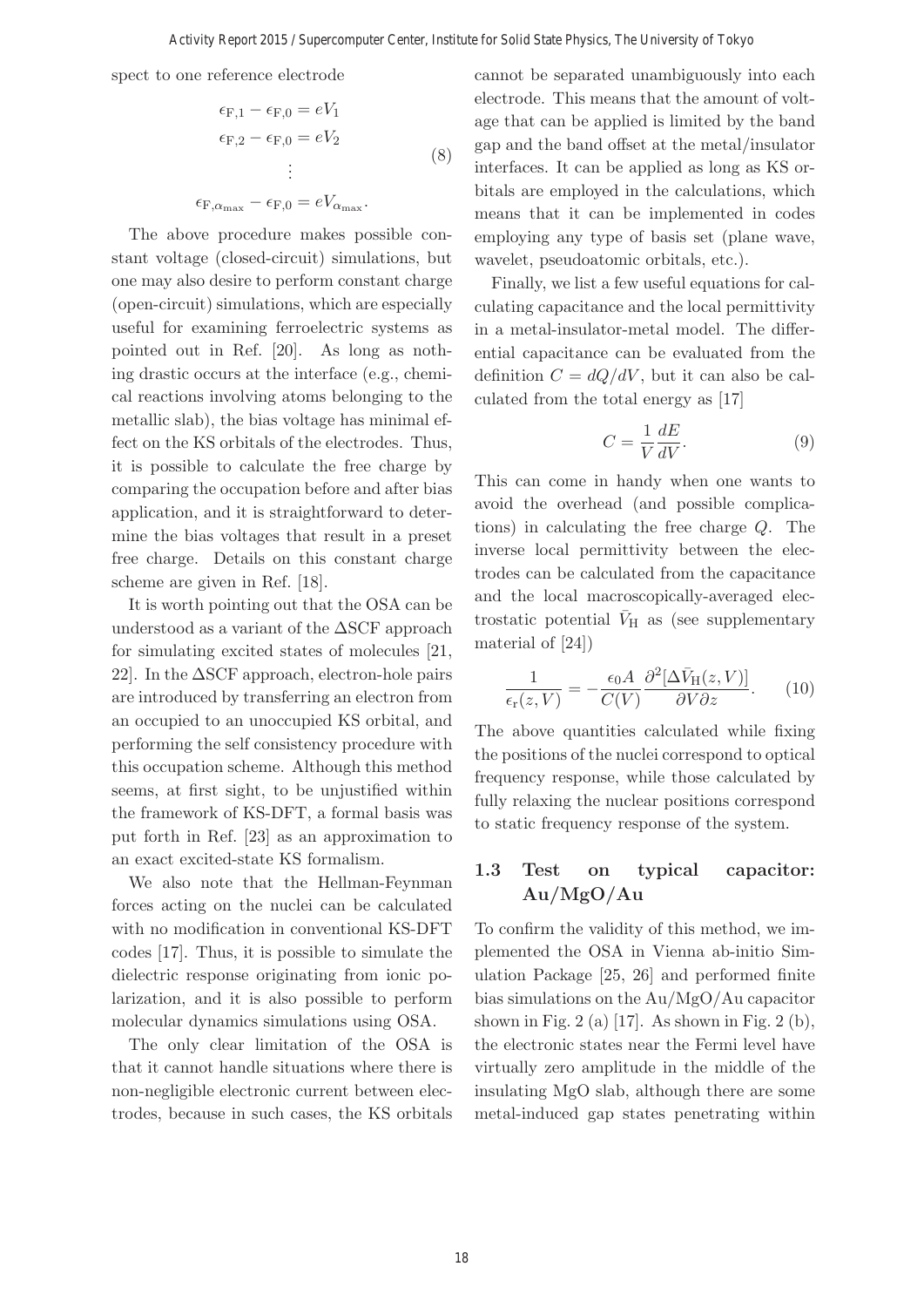

Figure 2: (a) Schematic of the Au/MgO/Au slab model considered in this study. (b) The local density of states within  $\pm 1$  eV around the Fermi level. (c) The bias-induced change in the local electrostatic potential calculated with ions fixed (solid line) and after full ionic relaxation under 0.6 V. (d) The macroscopic average of (c). Adapted from Ref. [17].

a few angstroms from the interface. Thus, the OSA is applicable to this system. When the finite- bias calculations are performed with atoms fixed to their zero-bias relaxed positions, the induced potential  $\Delta V_H$  is flat in the electrodes and drops linearly in the insulator as expected from classical electrostatics. The difference in  $\Delta V_H$  between the Au electrodes equals the applied Fermi level difference (Fig. 2 (c)), implying that the self-consistent procedure is working as expected. When the atoms are allowed to relax under bias (corresponding to static frequency response),  $\Delta V_H$  oscillates due to local ionic polarization, but the classical picture still holds if one performs macroscopic averaging of the potential (Fig. 2 (d)).

The total energy vs. the applied bias is a parabolic curve within numerical error, and



Figure 3: The calculated energy (a) and capacitance (b) as a function of applied bias. Adapted from Ref. [17].

the capacitance evaluated from Eq. (9) is virtually constant (Fig. 3). It is notable that the energy increases with relaxation; although this may seem strange at first sight, it is actually reasonable because ionic polarization allows further charging of the capacitor when a battery is connected at constant bias.

The calculated capacitance and induced potential can be used to calculate the local permittivity from Eq. (10) as shown in Fig. 4. The permittivities in the middle of the metal slabs diverge, while the values in the middle of the MgO slab for optical and static response correspond almost exactly to bulk values calculated using DFPT. The numerical consistency with DFPT results indicate the high reliability of the OSA. The small oscillations near the interface originate from the chemical details of the interface, giving rise to an interfacial ca-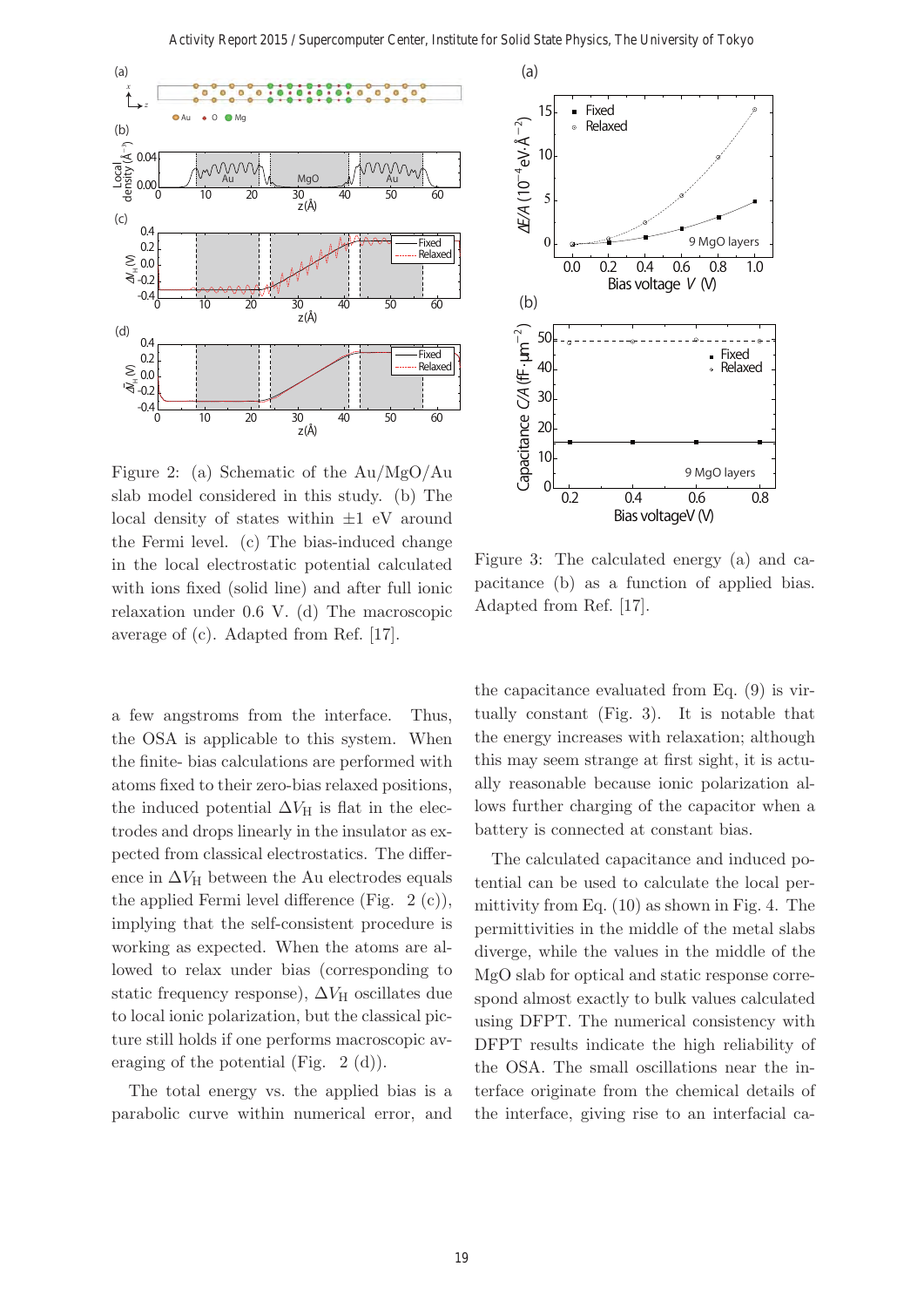

Figure 4: The calculated inverse permittivity profile of the Au/MgO/Au capacitor.

pacitance component that adds in series to the bulk capacitance.

# **1.4 The intrinsic dead layer effect: SrRuO**3**/SrTiO**3**/SrRuO**<sup>3</sup>



Figure 5: The calculated inverse permittivity profile of the SRO/STO/SRO capacitor.

Next, we apply the OSA to a system with much more prominent interfacial capacitance component; we reexamine the intrinsic dead layer effect in the  $SrRuO<sub>3</sub>$  (SRO)/SrTiO<sub>3</sub> (STO)/SRO capacitor that was reported in Ref. [3]. A different finite-bias approach based on maximally-localized Wannier functions [15] was used in Ref. [3], but we obtain essentially the same results here (Fig. 5). The dielectric constant is severely decreased at the interface, amounting to an interfacial capacitance component of 610 fF/ $\mu$ m<sup>2</sup>. This translates to an upper limit of 305 fF/ $\mu$ m<sup>2</sup> on the capacitance that can be attained by simple scaling-down of dielectric thickness, since for very thin high- $\epsilon_r$ dielectrics, the total capacitance will be dominated by the interfacial component. In the 6-layer STO capacitor shown here, the calculated capacitance is 270 fF/ $\mu$ m<sup>2</sup>, which is very close to this intrinsic limit. The severity of this dead layer problem is not limited to such ultrathin cases. Even for a capacitor with STO as thick as 54 nm, the total capacitance would have only 74% of the nominal capacitance calculated using the bulk dielectric constant  $\epsilon_{\rm r} = 640$  and Eq. (1).

## **1.5 Quantum capacitance of graphene**

In certain situations, quantum effects can have a large impact on the total capacitance. One such known situation is when using graphene as the electrode [27, 28]. Due to its conical band dispersion with zero DOS at the Fermi level, the Fermi level position has to be displaced significantly to charge graphene. The bias voltage does not match the potential difference as depicted schematically in Fig. 6, and this results in a biasdependent quantum capacitance component that adds in series to the geometric capacitance of Eq. (1). To test whether the OSA can treat this effect, we performed calculations on the graphene/vacuum/graphene capacitor shown in Fig. 7 (a) [17]. The electrostatic potential difference between the electrodes is predicted to be smaller than the applied voltage in line with the above-mentioned picture (Fig. 7 (b)). The calculated capacitance (Fig. 8) can be fitted decently with an approximate analytical formula for the quantum capacitance in this system [17, 27]. Thus, we can judge that the OSA can be used to calculate quantum capacitance effects.

### **1.6 Summary**

We developed the orbital-separation approach for simulating the effect of applied bias on metal/insulator heterostructures within the Kohn-Sham formalism of density functional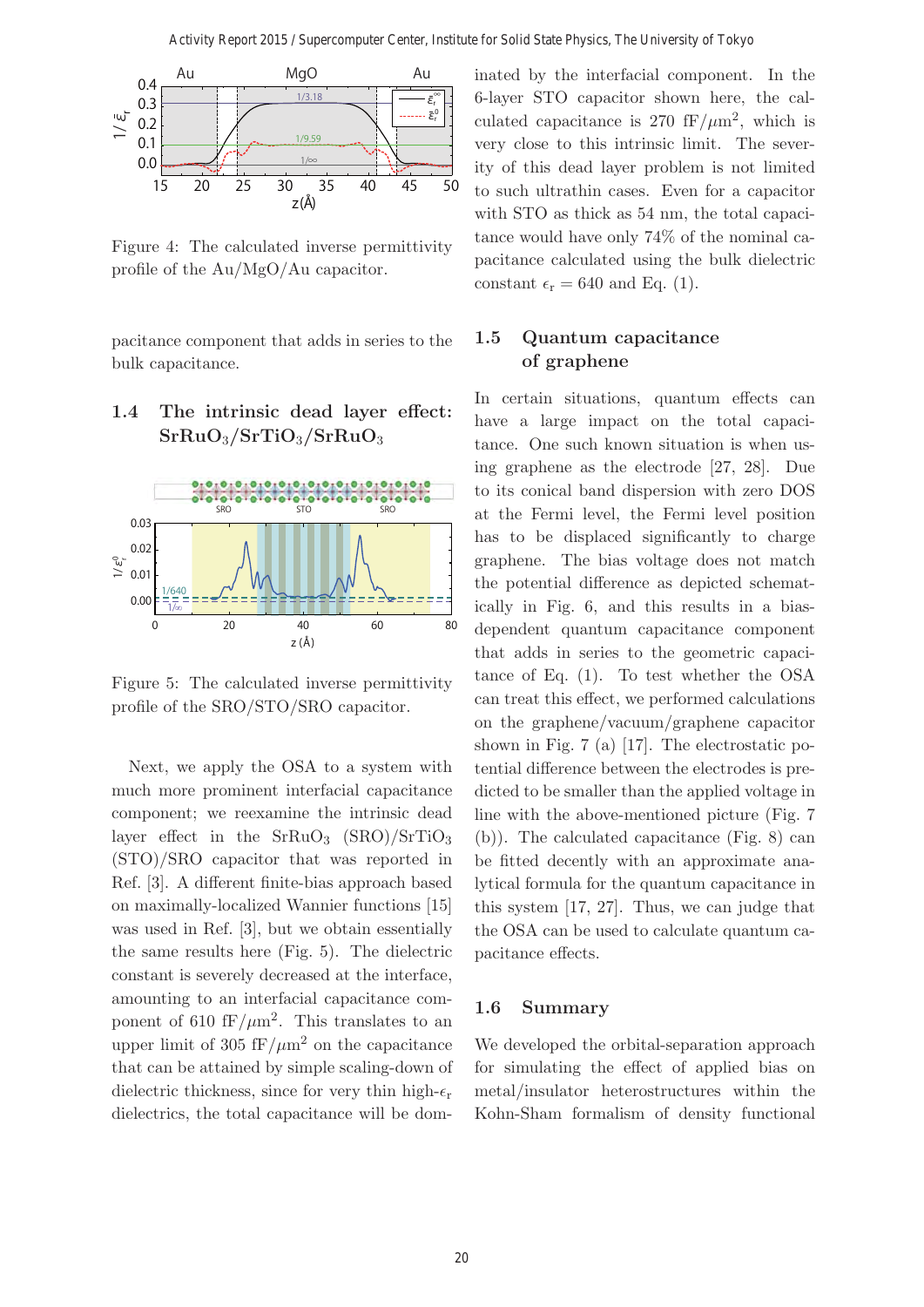

Figure 6: Schematic of the situation in graphene giving rise to the quantum capacitance.



Figure 7: (a) Schematic of the graphene/vacuum/graphene capacitor and (b) xy-plane average of the electrostatic potential difference with respect to zero bias. The dashed vertical lines correspond to the position of the graphene sheets. Adapted from Ref. [17].

theory. The method is shown to be robust, efficient, and reliable. We showed that the method can be applied to examination of the dead layer effect as well as the quantum effects on the capacitance. Finally, we note that the application of the OSA is not limited to calculation of the dielectric response; it also holds much future promise for applications in a wide range of problems where bias voltage is an important factor such as electrochemical devices and scanning probe microscopy.



Figure 8: The capacitance calculated from voltage vs. energy (white circles) and voltage vs. induced charge (black squares). The dashed line indicates the geometric capacitance obtained from the fitting to analytical formula (see Ref. [17] for details). Adapted from Ref. [17].

# **2 Negative capacitance of multi-domain ferroelectricparaelectric bilayer capacitor under bias**

### **2.1 Introduction**

As mentioned above, the difficulty to increase the capacitance due to the dead layer effect is a significant bottleneck that must be overcome for future nanoelectronics. One possibility that has been gaining attention recently is the utilization of negative capacitance. Since series capacitance adds up as  $C^{-1} = C_1^{-1}$  +  $C_2^{-1}$ , negative capacitance implies that its addition to a capacitor in series results in capacitance enhancement without further thinning of the dielectric layer. Recently, experimental works have reported capacitance enhancement in two-dimensional electron gas near depletion [29], as well as in ferroelectric thin films [30, 31, 32, 33, 34]. Here, we focus on the latter.

According to elementary electrostatics, the inverse capacitance is proportional to the curvature of the internal energy vs. electric dis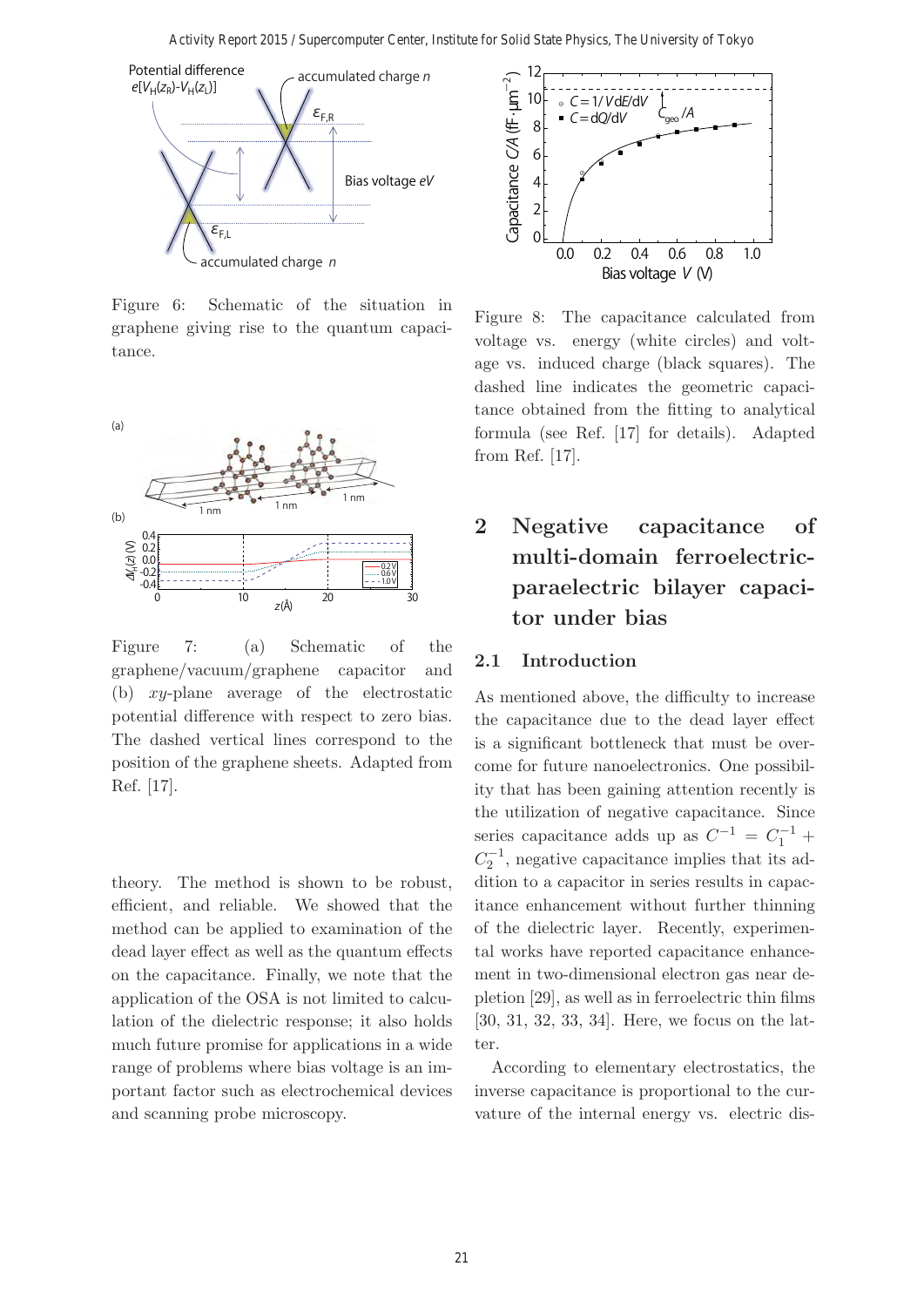placement curve, i.e.,

$$
C^{-1} = \frac{d^2 U}{dD^2}.
$$
 (11)

Thus, negative capacitance is attained in the middle region of the double-well energy landscape of ferroelectric materials. Of course, this region is unstable and bulk ferroelectrics spontaneously polarize. However, it has been suggested that depolarizing field effects can suppress the polarization [35], resulting in stabilization of the near-zero polarization negative capacitance state. Such effects can be introduced by placing a paraelectric material in series with the ferroelectric, or it can also take the form of polarization stiffening due to the interfacial dead layer. Indeed, uniform spontaneous polarization in metal/ferroelectric/metal heterostructures was found to be suppressed when the ferroelectric was thinned down to a few unit cells as a result of the interfacial dead layer effect [36, 4].



Figure 9: Schematic of the confinement of depolarizing field to the surface region by stripe domain formation.

The above discussion has been criticized for overlooking the fact that ferroelectrics usually form polarization domains to decrease the depolarization energy [37, 38, 39, 40, 41, 42]. By forming 180◦ domains, the surface polarization charge of adjacent domains cancel each other and the depolarizing field is confined near the surface of the film (Fig. 9). This allows the ferroelectric to polarize and lower the energy of the system, so the magnitude of the negative capacitance effect would be severely limited [43]. On the other hand, works on various heterostructures containing ferroelectric films have shown that the domain structure does not always appear, and that the domain formation in thin films depends on the film thickness, electrical boundary conditions, and the specific ferroelectric material [44, 45, 46, 47, 48, 49]. We also recall that capacitance enhancement has indeed been measured by several workers as mentioned above.

In Ref. [24], we set out to clarify this situation using first-principles simulation. We employed the orbital-separation approach to simulate the ferroelectric thin film system under bias, focusing on the response of the polarization domain structure to applied bias voltage and the resulting capacitance. We give a somewhat shortened version of the work presented in Ref. [24] and refer the reader to the original paper for more in-depth discussion with various subtleties in translating the simulation results to experimental systems.

### **2.2 Method and Model**

We employ the orbital-separation approach implemented in VASP for finite bias calculations. We consider a metal-ferroelectric (FE)-paraelectric (PE)-metal bilayer capacitor where  $SrRuO<sub>3</sub>$  (SRO) is used as the metallic electrodes,  $BaTiO<sub>3</sub>$  (BTO) is used for the ferroelectric layer, and  $SrTiO<sub>3</sub>$  (STO) is used as the paraelectric layer. The model consists of  $1 \times 4$  in-plane perovskite unit cells for consideration of 180◦ striped domains. We also consider a model with only one in-plane unit cell to constrain the system to be monodomain; this model will serve as a reference to compare to the above multidomain model and elucidate the effect of domain formation. We also calculate a metal-PE-metal capacitor with the same number of PE layers to single out the effect of the FE layer. The in-plane unit cell size is constrained to that of bulk cubic STO to implicitly model the epitaxial growth of the multilayer structure on STO substrate. The ca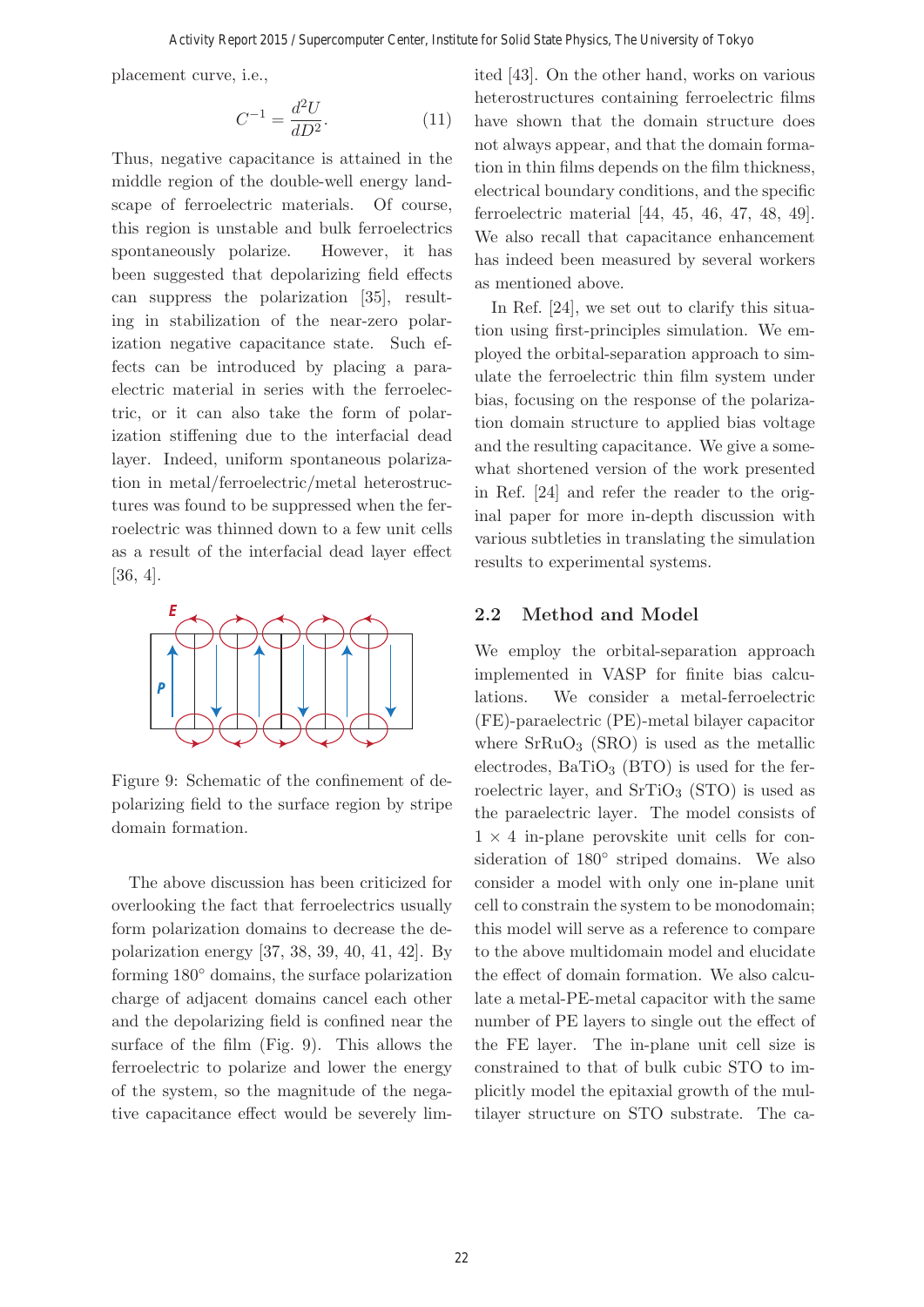pacitor models are relaxed under finite biases to simulate the static (DC) dielectric response and examine the stability of the polarization domain structure.

### **2.3 Results and Discussion**

### **2.3.1 Formation of striped domains**



Figure 10: Anion-cation displacement in the  $TiO<sub>2</sub>$  layers of BTO and STO at zero bias. Results in monodomain and multidomain FE-PE capacitor models are compared. The value in bulk  $BaTiO<sub>3</sub>$  is indicated by arrows.



Figure 11: The local cation displacements in the BTO part of the stripe domain FE-PE capacitor model. Adapted from Ref. [24].

Figure 10 compares the local polarization perpendicular to the interface of the relaxed bilayer capacitor model with four in-plane unit cells and that with only one in-plane unit cell. The polarization is suppressed in the single unit cell model, but the four-unit cell model shows finite polarization in two directions due to striped domain formation (Fig. 11). The energy gain by domain formation is  $\sim 20$  meV per in-plane unit cell; this means that indeed, it is more favorable to break up into domains to lower the depolarization energy. However, the magnitude of the polarization is smaller than bulk, implying that there is some remaining depolarizing effect due to the combination of epitaxial strain and interface effects.

### **2.3.2 Bias dependence of the capacitance and domain structure**



Figure 12: The calculated capacitance as a function of applied bias for PE (triangles), monodomain PE-FE (circles), and striped domain PE-FE capacitors. The calculated free charge for the striped domain PE-FE system is shown in the inset. From Ref. [24].

Figure 12 shows the calculated differential capacitance  $dQ/dV$  of the metal-FE-PE-metal bilayer capacitor with and without polarization domains compared to the metal-PE-metal capacitor. Near zero bias, the monodomain FE-PE bilayer capacitor shows capacitance enhancement over the monolayer PE capacitor, implying that the FE layer shows negative ca-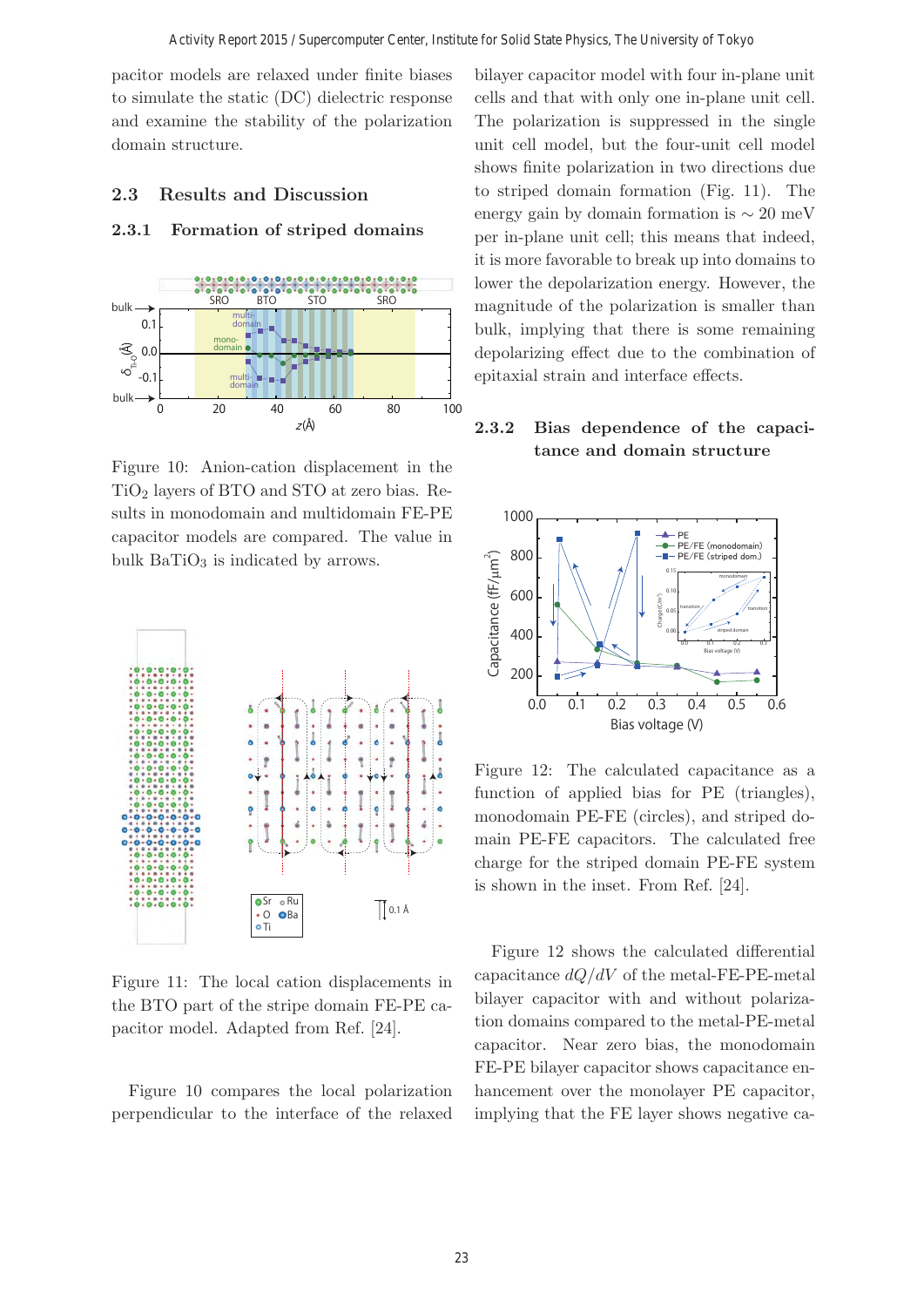

Figure 13: Schematic of the antiferroelectriclike evolution of the polarization domains under bias. Negative capacitance is observed within the shaded region.

pacitance due to the suppression of polarization. On the other hand, the more realistic multidomain model shows lower capacitance than the PE capacitor, indicating that domain formation indeed inhibits the emergence of the negative capacitance effect. However, once we turn on the bias voltage and examine the voltage dependence, we find that the capacitance shows hysteretic behavior with a large enhancement over the monolayer PE capacitor. This behavior is due to the antiferroelectriclike domain evolution summarized in Fig. 13. At low bias, the striped domain state is stable and no negative capacitance effect is observed. At higher biases, the monodomain state becomes stable and remains so until the bias is lowered below 0.1 V. The negative capacitance effect is seen within this monodomain regime, and the multidomain-monodomain transition also contributes to a huge capacitance enhancement.

### **2.4 Summary**

We employed our newly-developed orbital separation approach to examine the possibility of the emergence of negative capacitance in ferroelectric ultrathin films. Although several experimental works had reported rather large negative capacitance effects, it was not clear how such an effect was viable when considering domain formation. In this work, we showed that at least when the ferroelectric film is thinned down to a few unit cells, a not-solarge bias of  $\sim 0.2$  V is sufficient to turn the system into a monodomain state with significant capacitance enhancement due to the negative capacitance effect. Further experimental and theoretical studies are necessary to clarify the effects of non-idealities not taken into account in this work such as finite-temperature, defects, and nucleation.

## **References**

- [1] P. Hohenberg and W. Kohn, Phys. Rev. **136**, B864 (1964).
- [2] W. Kohn and L. J. Sham, Phys. Rev. **140**, A1133 (1965).
- [3] M. Stengel and N. A. Spaldin, Nature **443**, 679 (2006).
- [4] M. Stengel, D. Vanderbilt, and N. A. Spaldin, Nature Mater. **8**, 392 (2009).
- [5] S. K. Kim et al., Adv. Funct. Mater. **20**, 2989 (2010).
- [6] X. Gonze and C. Lee, Phys. Rev. B **55**, 10355 (1997).
- [7] J. Neugebauer and M. Scheffler, Phys. Rev. B **46**, 16067 (1992).
- [8] L. Bengtsson, Phys. Rev. B **59**, 12301 (1999).
- [9] Y. Gohda, Y. Nakamura, K. Watanabe, and S. Watanabe, Phys. Rev. Lett. **85**, 1750 (2000).
- [10] N. Nakaoka, K. Tada, S. Watanabe, H. Fujita, and K. Watanabe, Phys. Rev. Lett. **86**, 540 (2001).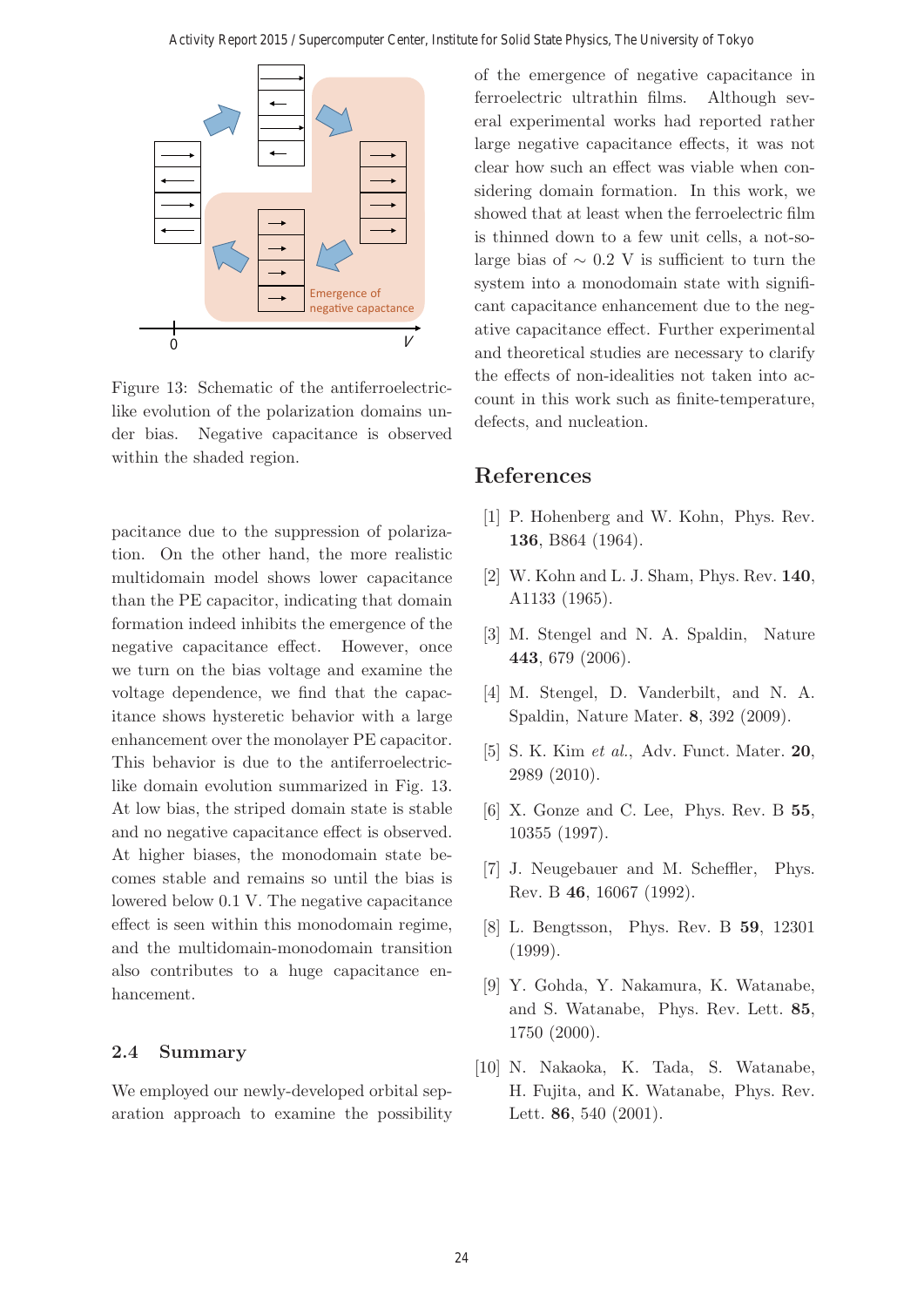#### Activity Report 2015 / Supercomputer Center, Institute for Solid State Physics, The University of Tokyo

- [11] M. Brandbyge, J.-L. Mozos, P. Ordejón, J. Taylor, and K. Stokbro, Phys. Rev. B **65**, 165401 (2002).
- [12] K. Burke, R. Car, and R. Gebauer, Phys. Rev. Lett. **94**, 146803 (2005).
- [13] M. Otani and O. Sugino, Phys. Rev. B **73**, 115407 (2006).
- [14] K. Uchida, H. Kageshima, and H. Inokawa, Phys. Rev. B **74**, 035408 (2006).
- [15] M. Stengel and N. A. Spaldin, Phys. Rev. B **75**, 205121 (2007).
- [16] B. Lee, C.-K. Lee, S. Han, J. Lee, and C. S. Hwang, J. Appl. Phys. **103**, 24106 (2008).
- [17] S. Kasamatsu, S. Watanabe, and S. Han, Phys. Rev. B **84**, 085120 (2011).
- [18] S. Kasamatsu, S. Han, and S. Watanabe, Phys. Rev. B **92**, 115124 (2015).
- [19] S. Watanabe and S. Kasamatsu, Firstprinciples calculations on the dielectric properties of oxide heterostructures, in ISSP Materials Design and Characterization Laboratory Supercomputer Center Activity Report 2012, pp. 56–57, 2013.
- [20] M. Stengel, N. A. Spaldin, and D. Vanderbilt, Nature Phys. **5**, 304 (2009).
- [21] R. O. Jones and O. Gunnarsson, Rev. Mod. Phys. **61**, 689 (1989).
- [22] A. Hellman, B. Razaznejad, and B. I. Lundqvist, J. Chem. Phys. **120**, 4593  $(2004).$
- [23] A. Görling, Phys. Rev. A **59**, 3359 (1999).
- [24] S. Kasamatsu, S. Watanabe, C. S. Hwang, and S. Han, Adv. Mater. **28**, 335 (2016).
- [25] G. Kresse and J. Furthmüller, Phys. Rev. B **54**, 11169 (1996).
- [26] G. Kresse and D. Joubert, Phys. Rev. B **59**, 1758 (1999).
- [27] T. Fang, A. Konar, H. Xing, and D. Jena, Appl. Phys. Lett. **91**, 092109 (2007).
- [28] J. Xia, F. Chen, J. Li, and N. Tao, Nat. Nanotechnol. **4**, 505 (2009).
- [29] L. Li et al., Science **332**, 825 (2011).
- [30] A. I. Khan et al., Appl. Phys. Lett. **99**, 113501 (2011).
- [31] G. A. Salvatore, A. Rusu, and A. M. Ionescu, Appl. Phys. Lett. **100**, 163504 (2012).
- [32] W. Gao et al., Nano Lett. **14**, 5814 (2014).
- [33] A. I. Khan et al., Nat. Mater. **14**, 182 (2015).
- [34] D. J. R. Appleby et al., Nano Lett. **14**, 3864 (2014).
- [35] S. Salahuddin and S. Datta, Nano Lett. **8**, 405 (2008).
- [36] J. Junquera and P. Ghosez, Nature **422**, 506 (2003).
- [37] C. Kittel, Phys. Rev. **70**, 965 (1946).
- [38] E. V. Chenskii and V. V. Tarasenko, J. Exp. Theor. Phys. **56**, 618 (1982).
- [39] D. D. Fong et al., Science **304**, 1650 (2004).
- [40] T. Nishimatsu, U. Waghmare, Y. Kawazoe, and D. Vanderbilt, Phys. Rev. B **78**, 104104 (2008).
- [41] P. Aguado-Puente and J. Junquera, Phys. Rev. Lett. **100**, 177601 (2008).
- [42] E. Glazkova, K. McCash, C.-M. Chang, B. K. Mani, and I. Ponomareva, Appl. Phys. Lett. **104** (2014).
- [43] A. Cano and D. Jiménez, Appl. Phys. Lett. **97**, 133509 (2010).